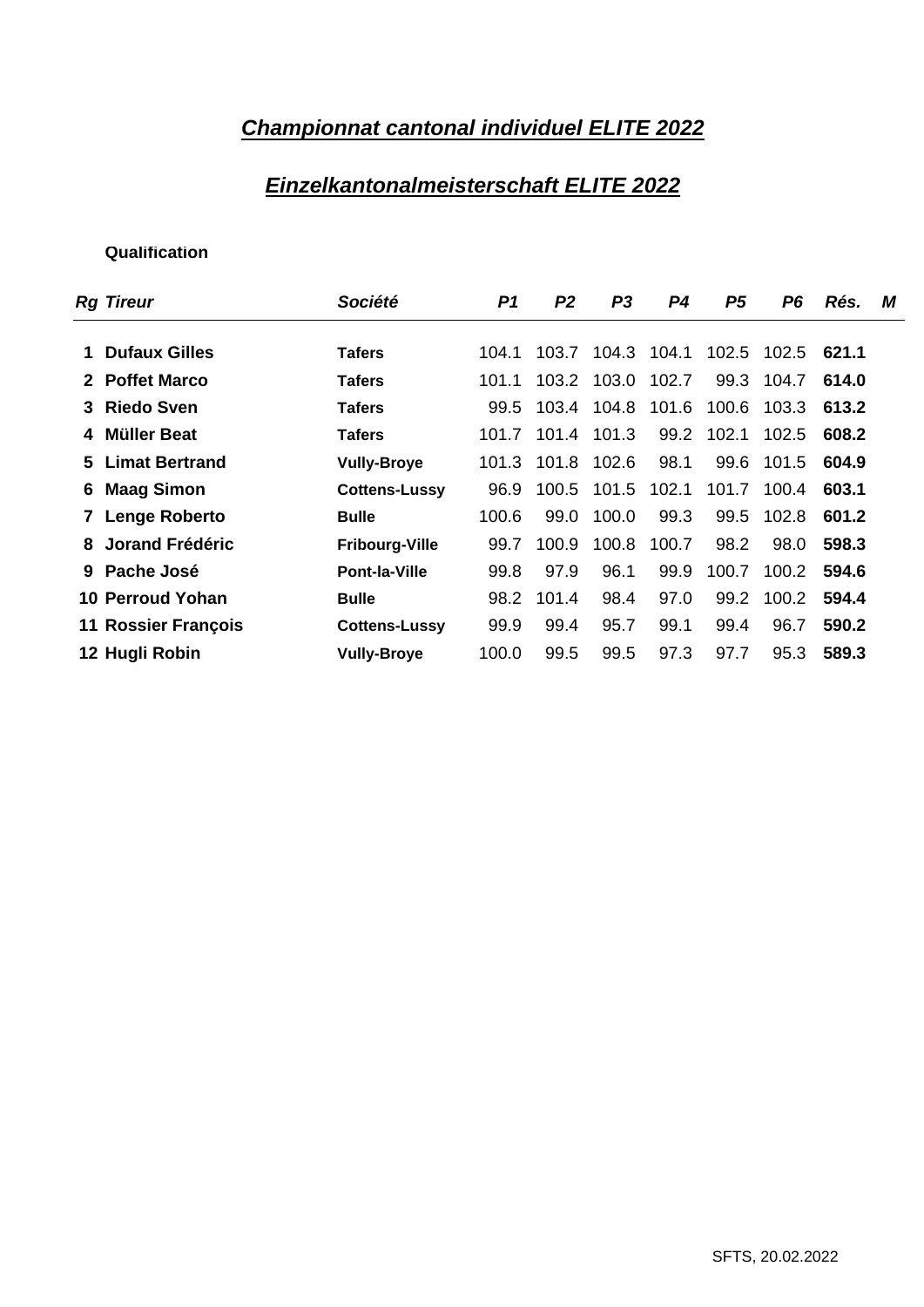### **Championnat cantonal individuel DAMES 2022**

### **Einzelkantonalmeisterschaft DAMEN 2022**

| Société               |  |  |  |  |                                                                                                                                                                                                                                                                                                                                                                                                                                                                                             |
|-----------------------|--|--|--|--|---------------------------------------------------------------------------------------------------------------------------------------------------------------------------------------------------------------------------------------------------------------------------------------------------------------------------------------------------------------------------------------------------------------------------------------------------------------------------------------------|
|                       |  |  |  |  |                                                                                                                                                                                                                                                                                                                                                                                                                                                                                             |
| <b>Tafers</b>         |  |  |  |  |                                                                                                                                                                                                                                                                                                                                                                                                                                                                                             |
|                       |  |  |  |  |                                                                                                                                                                                                                                                                                                                                                                                                                                                                                             |
|                       |  |  |  |  |                                                                                                                                                                                                                                                                                                                                                                                                                                                                                             |
| <b>Bulle</b>          |  |  |  |  |                                                                                                                                                                                                                                                                                                                                                                                                                                                                                             |
| <b>Ried b.Kerzers</b> |  |  |  |  |                                                                                                                                                                                                                                                                                                                                                                                                                                                                                             |
| <b>Fribourg-Ville</b> |  |  |  |  |                                                                                                                                                                                                                                                                                                                                                                                                                                                                                             |
| <b>Chavannes-I-F</b>  |  |  |  |  |                                                                                                                                                                                                                                                                                                                                                                                                                                                                                             |
| Attalens-Châtel       |  |  |  |  |                                                                                                                                                                                                                                                                                                                                                                                                                                                                                             |
| <b>Bulle</b>          |  |  |  |  |                                                                                                                                                                                                                                                                                                                                                                                                                                                                                             |
| <b>Bulle</b>          |  |  |  |  |                                                                                                                                                                                                                                                                                                                                                                                                                                                                                             |
|                       |  |  |  |  |                                                                                                                                                                                                                                                                                                                                                                                                                                                                                             |
|                       |  |  |  |  | P1 P2 P3 P4 P5 P6 Rés. M<br>102.2 102.0 101.6 101.3 103.5 99.9 610.5<br>Avry-sur-Matran 101.1 104.3 98.1 102.3 102.2 102.1 610.1<br>Avry-sur-Matran 100.1 103.5 102.0 102.5 100.4 100.7 609.2<br>100.9 99.8 101.0 98.6 101.1 100.9 602.3<br>101.4 101.1 98.1 97.5 102.2 96.2 596.5<br>100.6 97.4 97.1 101.6 95.9 98.1 590.7<br>97.9 94.6 100.0 96.9 100.0 99.7 589.1<br>96.8 95.6 97.0 94.8 99.1 101.1 584.4<br>99.4 96.8 100.0 94.1 95.0 95.5 580.8<br>94.0 94.5 92.3 91.5 95.5 93.9 561.7 |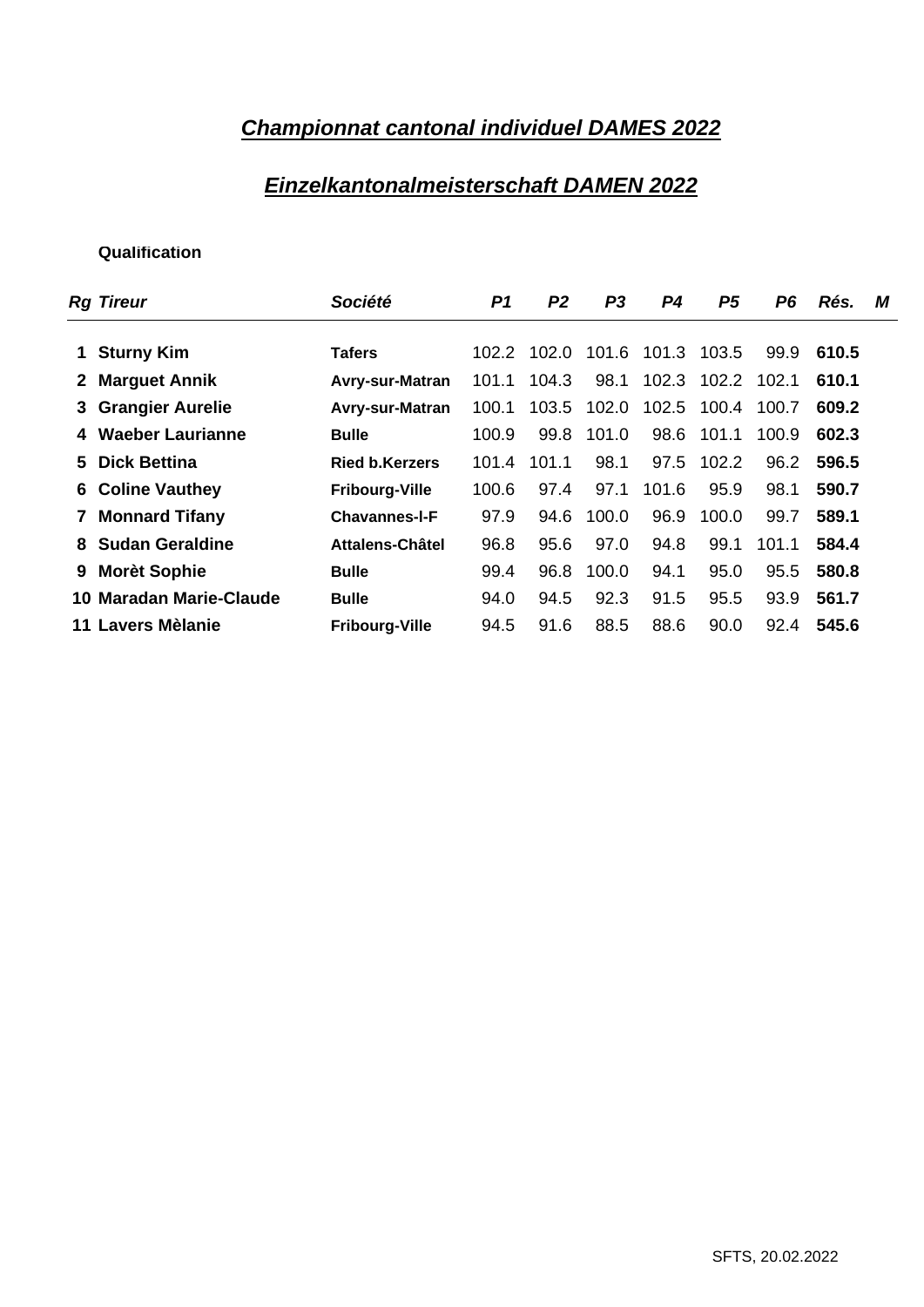### **Championnat cantonal individuel SENIORS 2022**

### **Einzelkantonalmeisterschaft SENIOREN 2022**

| <b>Rg Tireur</b>                      | Société                                             |                                        | P1 P2 P3 P4 P5 P6 Rés. M               |  |  |  |
|---------------------------------------|-----------------------------------------------------|----------------------------------------|----------------------------------------|--|--|--|
|                                       |                                                     |                                        |                                        |  |  |  |
| 1 André Devaud                        | <b>Fribourg-Ville</b>                               | 99.0 99.8 99.6 101.4 102.7 102.2 604.7 |                                        |  |  |  |
| 2 Overney Sébastien                   | <b>Bulle</b>                                        | 96.9 96.4 100.0 97.9 102.4 99.8 593.4  |                                        |  |  |  |
| 3 Schweizer Dominique Avry-sur-Matran |                                                     | 98.7 98.6 99.9 97.3 100.6 97.8 592.9   |                                        |  |  |  |
| 4 Kolly Patricia                      | Farvagny                                            |                                        | 95.3 100.4 96.2 99.4 100.5 101.0 592.8 |  |  |  |
| 5 Dohner Martin                       | <b>Bulle</b>                                        |                                        | 98.6 96.1 99.1 95.5 99.6 93.0 581.9    |  |  |  |
| <b>6 Gabriel Laurent</b>              | Attalens/Châtel                                     | 96.5 99.1 94.3 99.3 94.3 95.8 579.3    |                                        |  |  |  |
| 7 Goetschi Thomas                     | <b>Ried b Kerzers</b>                               | 93.5 94.6 96.9 98.5 98.2 97.0 578.7    |                                        |  |  |  |
| 8 Ruchti Michel                       | Dompierre-Russy 96.1 92.0 99.8 97.3 96.0 96.9 578.1 |                                        |                                        |  |  |  |
| 9 Marschall Elisabeth                 | <b>Tafers</b>                                       | 98.0 95.1 96.9 99.0 92.7 96.0 577.7    |                                        |  |  |  |
| 10 Perroud Pierre-Alain               | Attalens/Châtel                                     | 96.7 95.5 97.8 95.0 96.8 94.3 576.1    |                                        |  |  |  |
| 11 Roth Thierry                       | <b>Vully-Broye</b>                                  | 95.6 92.0 93.3 98.0 96.4 96.4 571.7    |                                        |  |  |  |
|                                       |                                                     |                                        |                                        |  |  |  |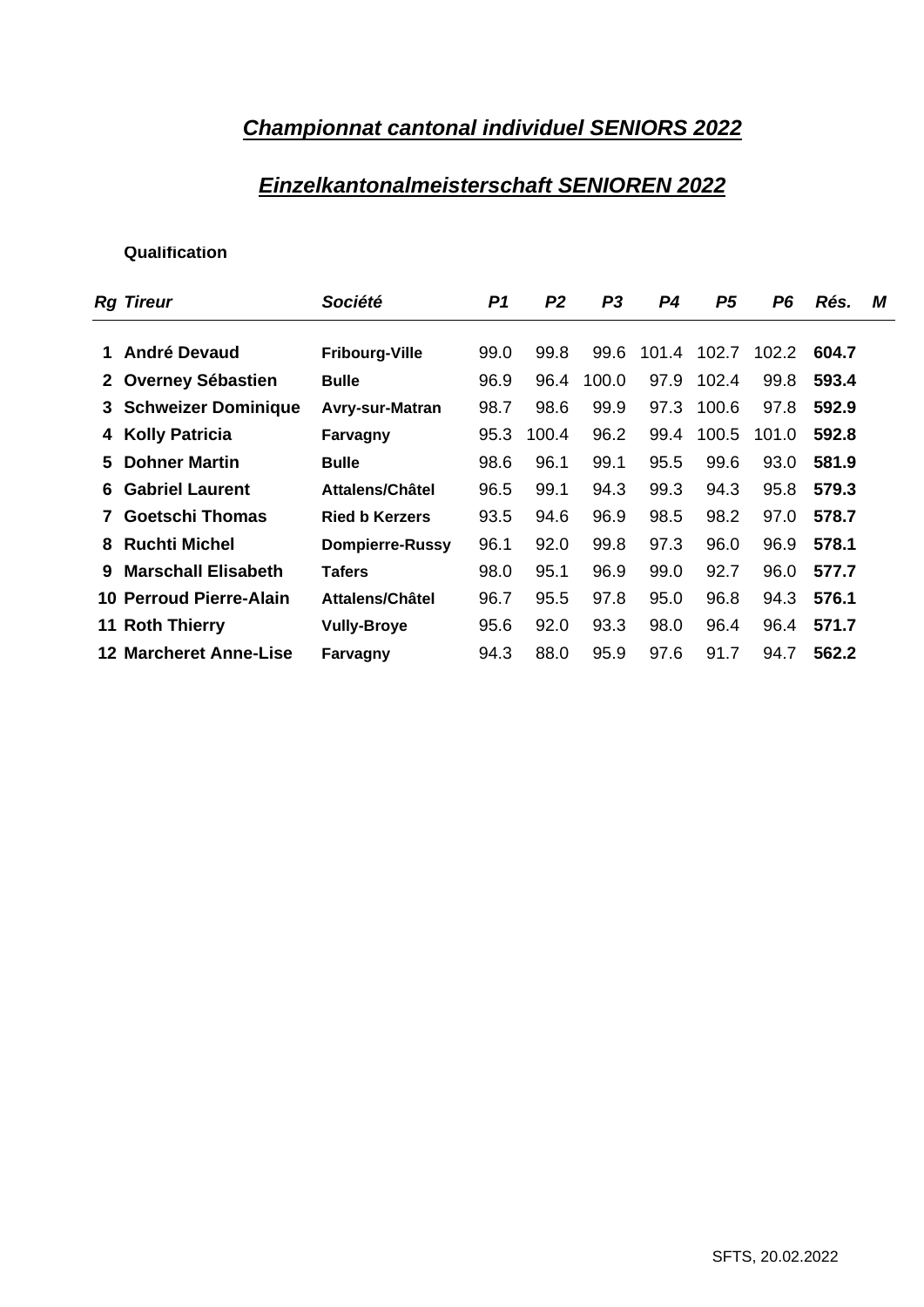# **Championnat cantonal individuel M21 2022**

### **Einzelkantonalmeisterschaft U21 2022**

| <b>Rg Tireur</b>         | Société                                                   |                                          |  |  |  | P1 P2 P3 P4 P5 P6 Rés. M |
|--------------------------|-----------------------------------------------------------|------------------------------------------|--|--|--|--------------------------|
|                          |                                                           |                                          |  |  |  |                          |
| 1 Gabriel David          | Avry-sur-Matran 102.9 103.9 100.7 104.4 102.2 103.9 618.0 |                                          |  |  |  |                          |
| 2 Goy Audrey             | Avry-sur-Matran 103.2 102.2 103.8 102.7 99.5 104.2 615.6  |                                          |  |  |  |                          |
| 3 Sturny Lea             | Tafers                                                    | 100.9 101.5 99.1 102.3 101.6 101.0 606.4 |  |  |  |                          |
| 4 Thürler Valentine      | <b>Chavannes-I-F</b>                                      | 98.9 102.5 101.5 100.6 101.4 99.7 604.6  |  |  |  |                          |
| 5 Michel Maëlle          | Farvagny                                                  | 100.1 101.3 101.4 99.8 100.4 101.0 604.0 |  |  |  |                          |
| <b>6 Tercier Malorie</b> | <b>Cottens-Lussy</b>                                      | 100.4 99.4 98.0 100.8 102.0 101.4 602.0  |  |  |  |                          |
| 7 Baeriswil Yanik        | <b>Tafers</b>                                             | 99.5 101.9 101.4 96.9 100.1 101.4 601.2  |  |  |  |                          |
| 8 Zbinden Enya           | <b>Heitenried</b>                                         | 101.0 99.0 98.0 100.9 101.8 96.4 597.1   |  |  |  |                          |
| 9 Chaperon Noémie        | Attalens-Châtel                                           | 96.7 99.3 99.5 97.3 99.8 96.4 589.0      |  |  |  |                          |
| <b>10 Guerry Pierre</b>  | <b>Vully- Broye</b>                                       | 99.1 95.1 99.8 94.3 101.1 97.4 586.8     |  |  |  |                          |
| 11 Thürler Natacha       | <b>Chavannes-I-F</b>                                      | 94.4 95.3 98.2 100.4 96.5 101.0 585.8    |  |  |  |                          |
| 12 Cotting Julien        | Avry-sur-Matran                                           | 99.1 98.4 99.0 91.1 97.4 93.8 578.8      |  |  |  |                          |
| 13 Nobs Elisa            | <b>Fribourg-Ville</b>                                     | 94.8 89.3 94.4 93.2 99.1 95.9 566.7      |  |  |  |                          |
|                          |                                                           |                                          |  |  |  |                          |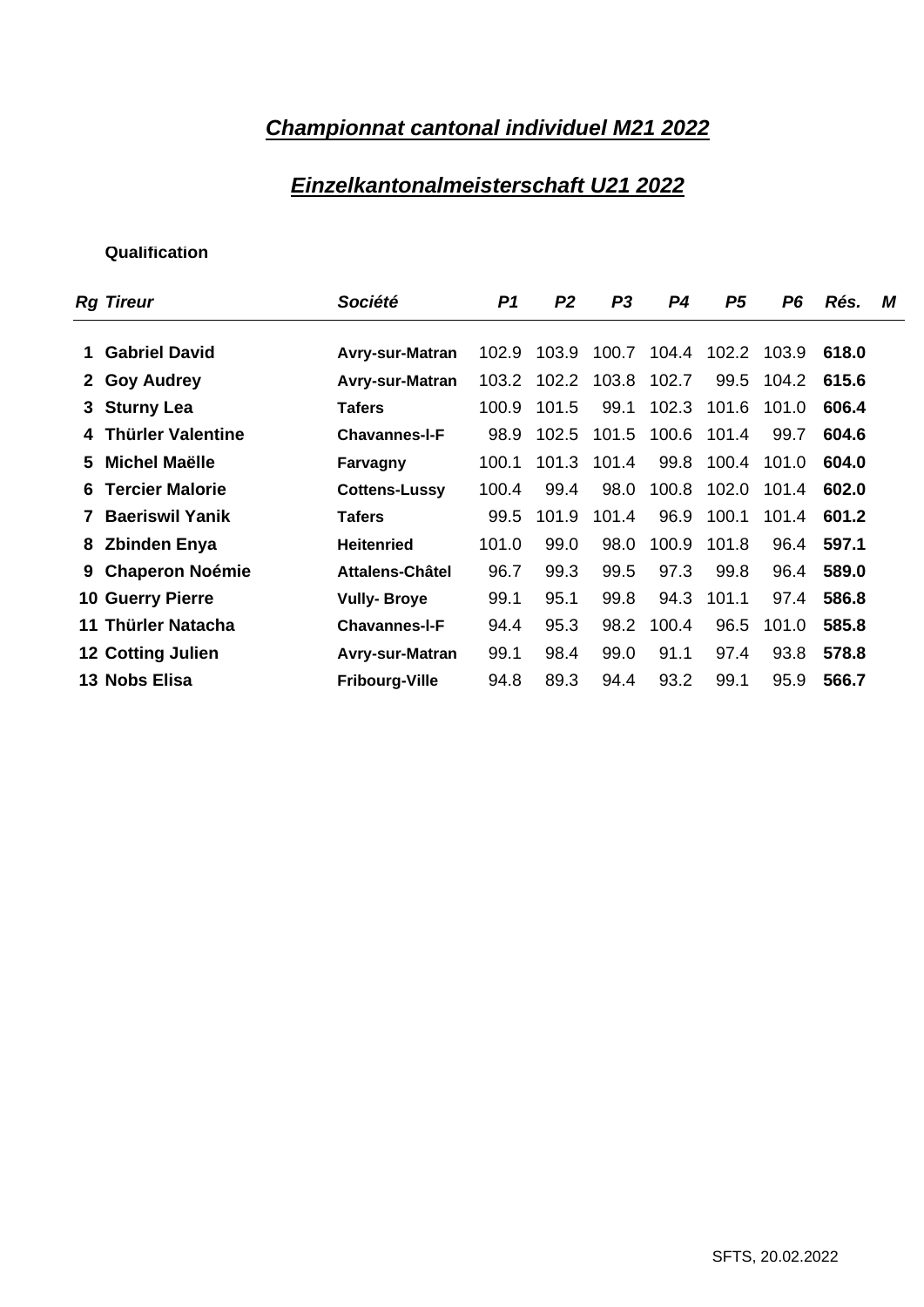# **Championnat cantonal individuel M17 2022**

## **Einzelkantonalmeisterschaft U17 2022**

| <b>Rg Tireur</b>          | Société               |           | P1 P2 P3 P4 Rés. M        |
|---------------------------|-----------------------|-----------|---------------------------|
|                           |                       |           |                           |
| 1 Ganarin Neljo           | Heitenried            |           | 96.7 96.4 98.9 95.6 387.6 |
| 2 Guinnard Sarah          | <b>Vully-Broye</b>    |           | 98.5 95.6 97.6 94.5 386.2 |
| 3 Godel Noè               | <b>Vully-Broye</b>    |           | 91.7 83.6 92.4 94.5 362.2 |
| 4 Dècottend Quentin       | <b>Estavyer-Lully</b> |           | 90.5 85.7 91.1 94.5 361.8 |
| 5 Guerry Celièn           | <b>Vully-Broye</b>    |           | 94.0 89.5 88.4 86.2 358.1 |
| 6 Riedo Jan               | <b>Heitenried</b>     | 88.0 89.9 | 88.4 89.2 355.5           |
| 7 Villano Thomas          | Farvagny              | 84.1 83.9 | 84.7 89.3 342.0           |
| 8 Cattilaz Niklas         | Heitenried            |           | 78.4 78.8 95.1 87.6 339.9 |
| 9 Aebischer Thierry       | Heitenried            |           | 86.2 79.7 86.9 73.1 325.9 |
| 10 Tapia Vidette          | <b>Fribourg-Ville</b> |           | 63.2 84.2 66.2 89.5 303.1 |
| <b>11 Ducrot Francois</b> | <b>Fribourg-Ville</b> |           | 68.9 74.6 72.4 70.8 286.7 |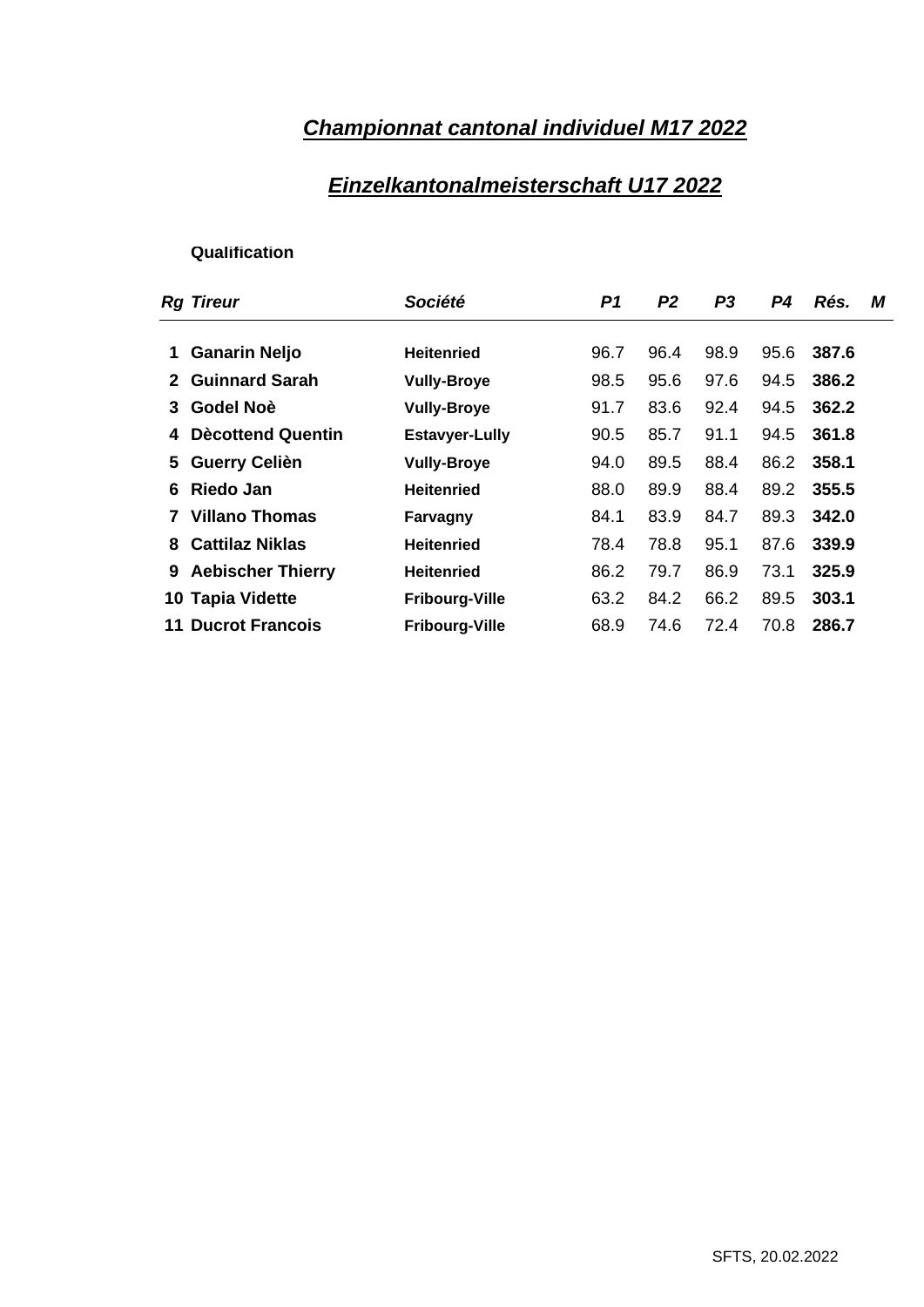# **Championnat cantonal individue M15 2022**

### **Einzelkantonalmeisterschaft U15 2022**

| <b>Rg Tireur</b>     | Société                | P1 P2 Rés. M    |
|----------------------|------------------------|-----------------|
|                      |                        |                 |
| 1 Aebischer Irina    | <b>Heitenried</b>      | 96.0 97.9 193.9 |
| 2 Jenny Nicolas      | <b>Heitenried</b>      | 90.7 83.9 174.6 |
| 3 Gehri Lea          | <b>Dompierre-Russy</b> | 86.7 85.7 172.4 |
| 4 Brüllhardt Deborah | Heitenried             | 81.3 90.8 172.1 |
| 5 Parent Julien      | Attalens-Châtel        | 83.6 86.1 169.7 |
| 6 Aros Gilles        | <b>Estavayer-Lully</b> | 88.3 74.6 162.9 |
| 7 Dècotterd Lèane    | <b>Estavayer-Lully</b> | 77.0 74.7 151.7 |
| 8 Hayoz Noèmie       | <b>Estavayer-Lully</b> | 74.0 76.1 150.1 |
| 9 Pilloud Tristan    | Attalens-Châtel        | 72.3 75.6 147.9 |
| 10 Marty Jaèl        | <b>Tafers</b>          | 64.0 76.3 140.3 |
| 11 Schaller Amanda   | <b>Heitenried</b>      | 60.9 78.8 139.7 |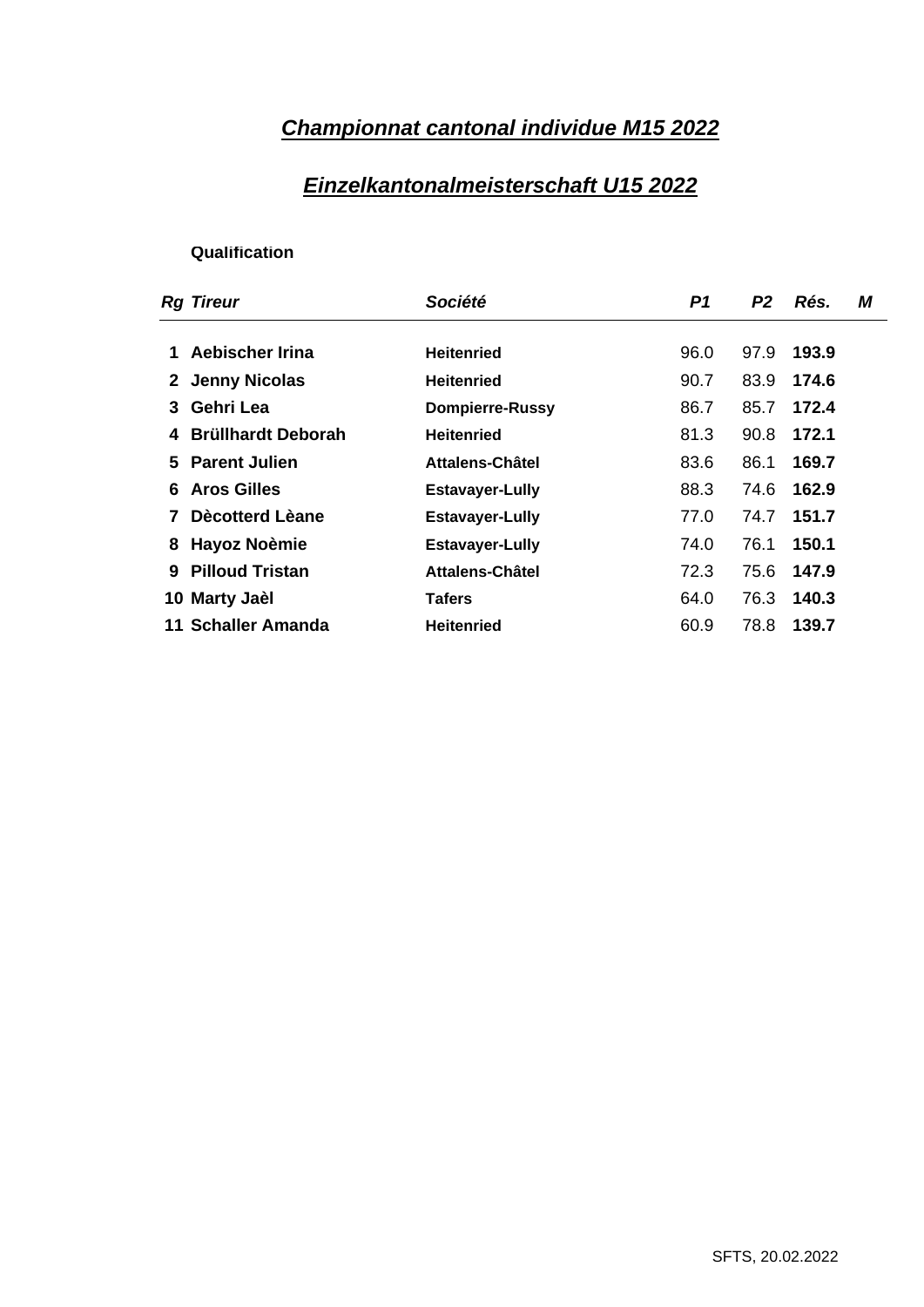### **Championnat cantonal individuel "Sur appui" 2022**

### **Einzelkantonalmeisterschaft "Auflageschiessen" 2022**

| <b>Rg Tireur</b>        | Société                | P3 Rés. M<br>P1 P2         |  |
|-------------------------|------------------------|----------------------------|--|
|                         |                        |                            |  |
| 1 Marguet Denis         | Avry-sur-Matran        | 102.5 102.9 103.0 308.4    |  |
| 2 Cuendet Eric          | <b>Vully-Broye</b>     | 103.4 103.4 101.1 307.9    |  |
| 3 Dufaux Pierre-Alain   | <b>Vully-Broye</b>     | 106.3 105.5 95.8 307.6     |  |
| 4 Aebischer Marius      | Avry-sur-Matran        | 103.0  101.8  102.2  307.0 |  |
| 5 Kaeser Bruno          | <b>Tafers</b>          | 101.2 101.7 102.8 305.7    |  |
| <b>6 Marchand Serge</b> | <b>Avry-sur-Matran</b> | 100.7 103.6 101.3 305.6    |  |
| 7 Gachet Gilbert        | <b>Bulle</b>           | 100.0 103.2 101.3 304.5    |  |
| 8 Gothuey André         | <b>Bulle</b>           | 102.9 102.8 98.7 304.4     |  |
| 9 Chételat Albert       | Avry-sur-Matran        | 98.4 102.8 101.0 302.2     |  |
| 10 Prèlaz Marcel        | <b>Bulle</b>           | 98.6 102.2 101.2 302.0     |  |
| 11 Quartenoud Paul      | Farvagny               | 97.5 98.3 101.3 297.1      |  |
| <b>12 Thomet Giles</b>  | <b>Vully-Broye</b>     | 98.2 290.1<br>96.1 95.8    |  |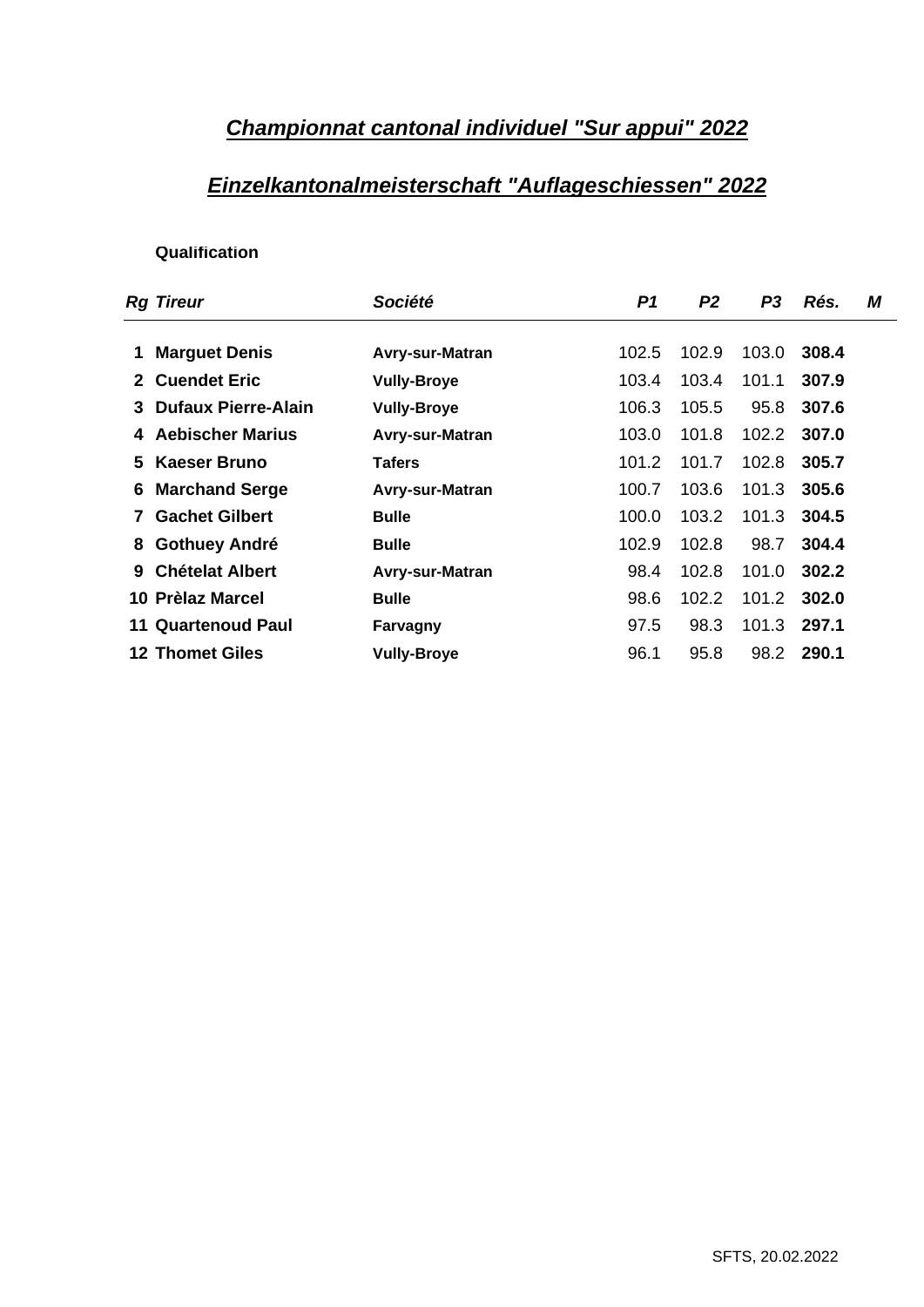### **Finale du championnat cantonal de groupes ELITE 2022**

### **Kantonal final Gruppenmeisterschaft ELITEN 2022**

|                | <b>Tafers 1</b>                     |          |          |          |          |            | 1573 |
|----------------|-------------------------------------|----------|----------|----------|----------|------------|------|
|                | <b>Beyeler Simon</b>                | 100      | 100      | 100      | 100      | 400        |      |
|                | Sturny Kim                          | 99       | 97       | 99       | 97       | 392        |      |
|                | Riedo Sven                          | 97       | 98       | 97       | 96       | 388        |      |
|                | <b>Dufaux Gilles</b>                |          | 96 99    | 98       | 100      | 393        |      |
|                | 2 Vully-Broye 1                     |          |          |          |          |            | 1541 |
|                | <b>Pillonel Vincent</b>             | 90       | 98       | 94       | 95       | 377        |      |
|                | Verdon Aurore                       | 99       | 100      | 97       | 97       | 393        |      |
|                | Chardonnens Renaud                  | 96       | 97       | 98       | 94       | 385        |      |
|                | <b>Limat Bertrand</b>               | 97       | 96       | 95       | 98       | 386        |      |
| $\mathbf{3}$   | <b>Bulle 1</b>                      |          |          |          |          |            | 1534 |
|                | Waeber Lauriane                     | 93       | 96       | 96       | 99       | 384        |      |
|                | Lenge Roberto                       | 97       | 94       | 96       | 96       | 383        |      |
|                | Overney Sébastien                   | 97       | 96       | 97       | 96       | 386        |      |
|                | At Rémy                             |          | 92 96    | 96       | 97       | 381        |      |
| $\overline{4}$ | <b>Ried B Kerzers 1</b>             |          |          |          |          |            | 1533 |
|                |                                     |          |          |          |          |            |      |
|                | Simon Rickli<br><b>Bettina Dick</b> | 93<br>97 | 96<br>96 | 93<br>95 | 93<br>95 | 375<br>383 |      |
|                | Olivier Loretan                     | 96       | 95       | 92       | 94       | 377        |      |
|                | Pascal Loretan                      |          | 99 100   | 100      | 99       | 398        |      |
|                |                                     |          |          |          |          |            |      |
|                | 5 Cottens / Lussy 1                 |          |          |          |          |            | 1531 |
|                | Rossier Nathanaël                   | 93       | 95       | 94       | 90       | 372        |      |
|                | Maag Simon                          | 98       | 97       | 98       | 99       | 392        |      |
|                | Rohrbasser Ludovic                  | 97       | 99       | 94       | 99       | 389<br>378 |      |
|                | Rossier François                    | 96       | 92       | 98       | 92       |            |      |
|                | 6 Avry-Sur-Matran 1                 |          |          |          |          |            | 1530 |
|                | <b>Schwaller Coralie</b>            | 94       | - 96     | 96       | 94       | 380        |      |
|                | <b>Marguet Annik</b>                | 97       | -98      | 97       | 98       | 390        |      |
|                | Schweizer Dominique                 | 95       | 89       | 96       | 93       | 373        |      |
|                | Grangier Aurélie                    |          | 94 97    | 98       | 98       | 387        |      |
|                | <b>Fribourg Ville 1</b>             |          |          |          |          |            | 1523 |
|                | Progin Kevin                        | 97       | 93       | 96       | 93       | 379        |      |
|                | Devaud André                        | 99       | 93       | 94       | 94       | 380        |      |
|                | Jorand Frédéric                     | 94       | 94       | 95       | 99       | 382        |      |
|                | <b>Herzog Patrick</b>               | 95       | 96       | 96       | 95       | 382        |      |
|                | 8 Tafers 2                          |          |          |          |          |            | 1513 |
|                | <b>Sturny Norbert</b>               | 95       | 95       | 90       | 88       | 368        |      |
|                | Andrey Markus                       | 97       | 96       | 98       | 98       | 389        |      |
|                | Müller Beat                         | 97       | 96       | 96       | 96       | 385        |      |
|                | Lehmann Matthias                    | 88       | 95       | 96       | 92       | 371        |      |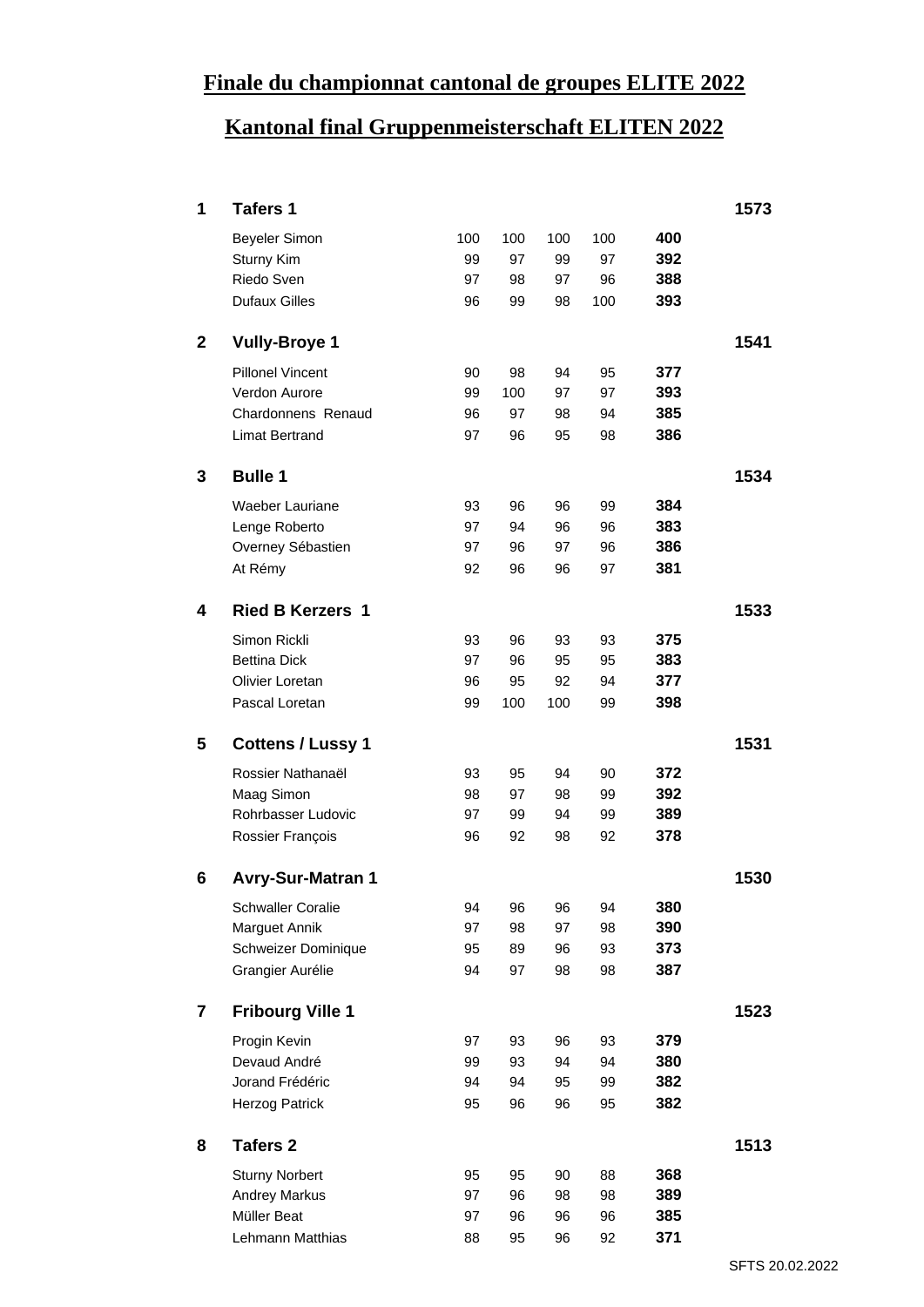| $9^{\circ}$ | <b>Bulle 2</b>         |    |      |    |    |     | 1498 |
|-------------|------------------------|----|------|----|----|-----|------|
|             | Moret Sophie           | 96 | 92   | 96 | 96 | 380 |      |
|             | Gachet Siméon          | 93 | 97   | 91 | 96 | 377 |      |
|             | <b>Privet Bertrand</b> | 88 | 92   | 94 | 94 | 368 |      |
|             | Perroud Yohan          | 94 | 95   | 92 | 92 | 373 |      |
|             |                        |    |      |    |    |     |      |
|             | 10 Attalens/Châtel 1   |    |      |    |    |     | 1486 |
|             | Weibel Romain          | 92 | 95   | 90 | 90 | 367 |      |
|             | Chaperon Noémie        | 95 | 94   | 90 | 94 | 373 |      |
|             | Sudan Géraldine        | 94 | 93   | 91 | 95 | 373 |      |
|             | Perroud Pierre-Alain   | 93 | 91   | 93 | 96 | 373 |      |
|             |                        |    |      |    |    |     |      |
|             | 11 Cottens / Lussy 2   |    |      |    |    |     | 1459 |
|             | <b>Monney Olivier</b>  | 85 | - 91 | 87 | 85 | 348 |      |
|             | Volery Maxime          | 93 | 96   | 93 | 94 | 376 |      |
|             | Rossier Blaise         | 89 | 90   | 87 | 91 | 357 |      |
|             | Chardonnens Jérémy     | 95 | 92   | 95 | 96 | 378 |      |
|             |                        |    |      |    |    |     |      |
|             | 12 Vully-Broye 2       |    |      |    |    |     | 1444 |
|             | Hügli Robin            | 97 | 90   | 90 | 92 | 369 |      |
|             | Collaud Frédéric       | 88 | 87   | 86 | 81 | 342 |      |
|             | <b>Roth Thierry</b>    | 90 | 92   | 88 | 93 | 363 |      |
|             | Werner Nathanael       | 91 | 90   | 96 | 93 | 370 |      |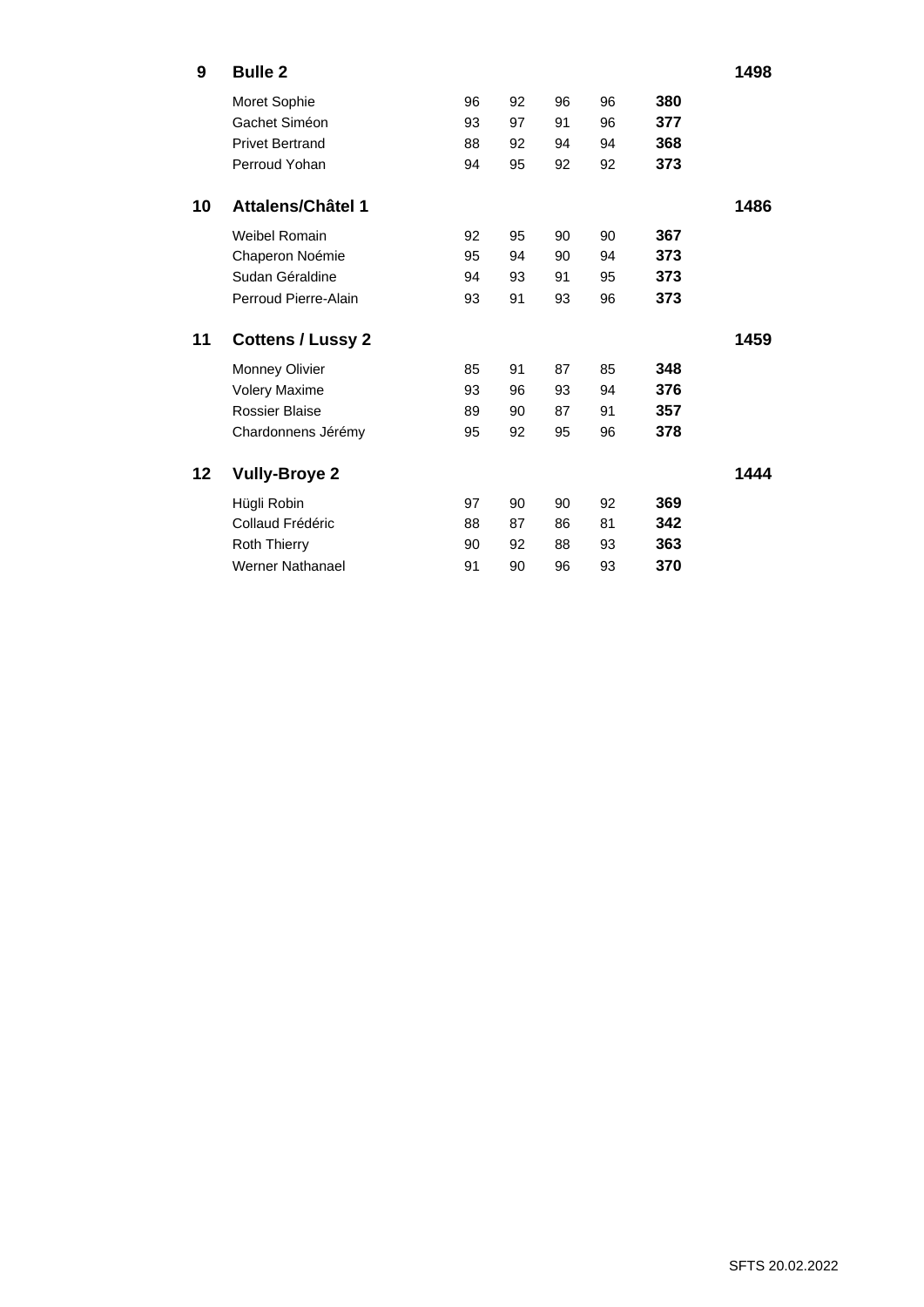# **Finale du championnat cantonal de groupes JUNIORS 2022 Kantonalfinal Gruppenmeisterschaft der JUNIOREN 2022**

| <b>Fribourg-Ville 1</b> |    |        |     |        |     | 1144 |
|-------------------------|----|--------|-----|--------|-----|------|
| Goy Andrey              |    | 99 100 | 100 | 95     | 394 |      |
| <b>Cotting Julien</b>   | 96 | 88     | 89  | 88     | 361 |      |
| <b>Gabriel David</b>    | 96 | 99     | 99  | 95     | 389 |      |
|                         |    |        |     |        |     |      |
| 2 Vuadens 1             |    |        |     |        |     | 1132 |
| Maag Tania              | 91 | 92     | 93  | 88     | 364 |      |
| <b>Tercier Malorie</b>  | 94 | 96     | 99  | 95     | 384 |      |
| Maag Mélissa            | 94 | 95     | 96  | 99     | 384 |      |
|                         |    |        |     |        |     |      |
| 3 Tafers 1              |    |        |     |        |     | 1125 |
| <b>Baeriswyl Yanik</b>  | 98 | 95     | 95  | 95     | 383 |      |
| Scheidegger Pasquale    | 84 | 91     | 87  | 94     | 356 |      |
| Sturny Lea              | 98 | 95     | 97  | 96     | 386 |      |
|                         |    |        |     |        |     |      |
| 4 Vully-Broye 1         |    |        |     |        |     | 1113 |
| <b>Guinnard Sahra</b>   | 92 | 92     | 93  | 92     | 369 |      |
| Delessert Aurore        | 91 | 93     | 93  | 97     | 374 |      |
| <b>Guerry Pierre</b>    |    | 93 94  | 92  | 91     | 370 |      |
|                         |    |        |     |        |     |      |
| 5 Farvagny 1            |    |        |     |        |     | 1112 |
| Schnyder Johann         | 92 | 93     | 94  | 88     | 367 |      |
| Michel Maëlle           | 93 | 90     | 96  | $92\,$ | 371 |      |
| <b>Piccand Arnaud</b>   | 95 | 91     | 95  | 93     | 374 |      |
|                         |    |        |     |        |     |      |
| 6 Chavannes-les-Forts 1 |    |        |     |        |     | 1092 |
|                         |    |        |     |        |     |      |
| Thürler Natacha         | 92 | 92     | 89  | 90     | 363 |      |
| Thürler Valentine       | 94 | 96     | 96  | 97     | 383 |      |
| Aebischer Matéo         | 86 | 85     | 90  | 85     | 346 |      |
| <b>Heitenried 1</b>     |    |        |     |        |     | 928  |
|                         |    |        |     |        |     |      |
| Spicher Michael         | 81 | 76     | 84  | 90     | 331 |      |
| Zbinden Enya            | 94 | 96     | 93  | $96\,$ | 379 |      |
| Schaller Amanda         | 64 | 54     | 48  | 52     | 218 |      |